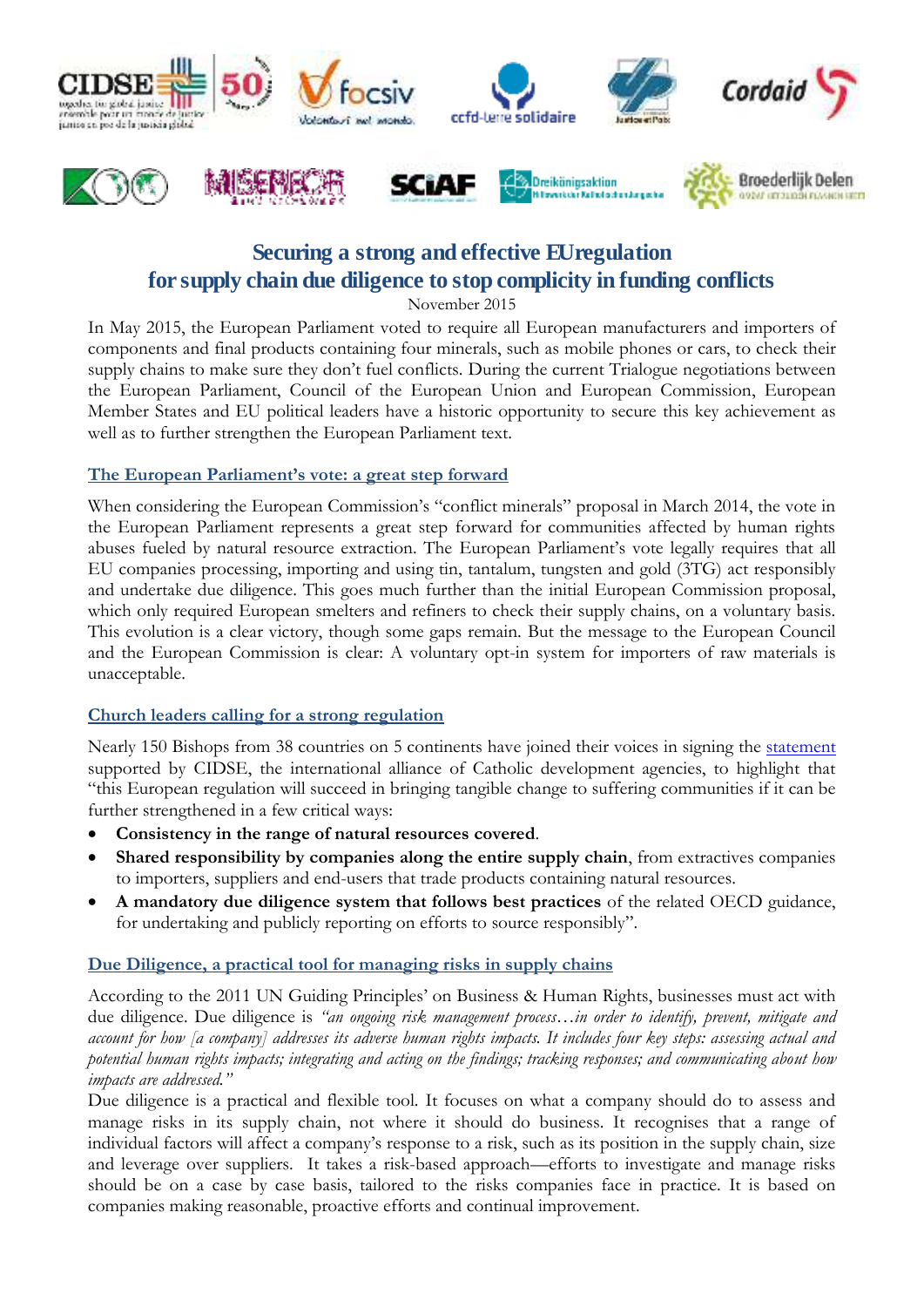There are many examples from around Europe, such as the Due Diligence law proposal in France<sup>1</sup> or the Modern Slavery Act in the United Kingdom<sup>2</sup>, that show a clear trend to better regulate the activities of companies, so as to prevent their involvement in human rights abuses while giving guarantees to citizens that they are not complicit through their purchases.

In the [Encyclical](http://w2.vatican.va/content/francesco/en/encyclicals/documents/papa-francesco_20150524_enciclica-laudato-si.html) letter *Laudato Si* (May 2015), Pope Francis underlines that a due diligence approach should be a prerequisite to any economic activities: *"In any discussion about a proposed venture, a number of questions need to be asked in order to discern whether or not it will contribute to genuine integral development. What will it accomplish? Why? Where? When? How? For whom? What are the risks? What are the costs? Who will pay those costs and how?"* (para 185)

#### **Recommendations for a strong and effective EU regulation<sup>3</sup>**

European Member States and EU political leaders should secure and further strengthen the European Parliament text by:

- 1. **Supporting** a Regulation that requires **all companies first placing covered minerals on the EU market** —whether as raw materials or within products— to source responsibly, consistent with the OECD Due Diligence Guidance.
- 2. **Supporting** a Regulation that reflects the **flexible and progressive** nature of due diligence. Standards should be based on "reasonable" efforts and continual improvement, and tailored to a company's individual circumstances, such as its position in the supply chain, size and influence over suppliers.
- 3. **Strengthening the upstream provisions** in the Parliament's proposal and invite the Commission, OECD or other bodies to develop tools and guidance to assist upstream companies in meeting their obligations.
- 4. **Translating the downstream standards** in the OECD Due Diligence Guidance into legal text, and invite the Commission, OECD or other bodies to develop tools and guidance to assist downstream companies in meeting their obligations.
- 5. **Extend the monitoring and enforcement provisions** to cover all companies included within the scope of the regulation, including downstream companies that first place covered minerals on the internal market, and invite the Commission to provide guidance to ensure a harmonized and workable approach.
- 6. **Strengthen the accompanying measures** so that they better address potential development challenges linked to implementation, such as those faced in the artisanal and informal mining sectors.
- 7. **Include a mechanism that** allows other minerals and natural resources to be added to the scope of the regulation at a later date, as is the case under similar legislation in the US.

In a [letter](http://w2.vatican.va/content/francesco/en/messages/pont-messages/2015/documents/papa-francesco_20150717_messaggio-attivita-minerarie.html) sent to community leaders affected by mining in July 2015, the Holy Father highlights **the shared responsibility of governments, citizens and businesswomen and men** to act in order to bring the needed change: "*The entire mining sector is decisively called to effect a radical paradigm shift to improve the situation in many countries. To this change a contribution can be made by the governments of the home countries of multinational companies and of those in which they operate, by businesses and investors, by the local authorities who oversee mining operations, by workers and their representatives, by international supply chains with their various intermediaries and those who operate in the markets of these materials, and by the consumers of goods for whose production the minerals are required. All these people are called upon to adopt conduct inspired by the fact that we constitute a single human family, "that everything is interconnected, and that genuine care for our own lives and our relationships with nature is inseparable from fraternity, justice and faithfulness to others".* 

 1 <http://ccfd-terresolidaire.org/infos/rse/de-la-responsabilite/un-premier-pas-4989>

<sup>&</sup>lt;sup>2</sup> <http://corporate-responsibility.org/issues/modern-slavery-bill/>

<sup>&</sup>lt;sup>3</sup> For more details, see the joint *Civil Society Briefing* from October 2015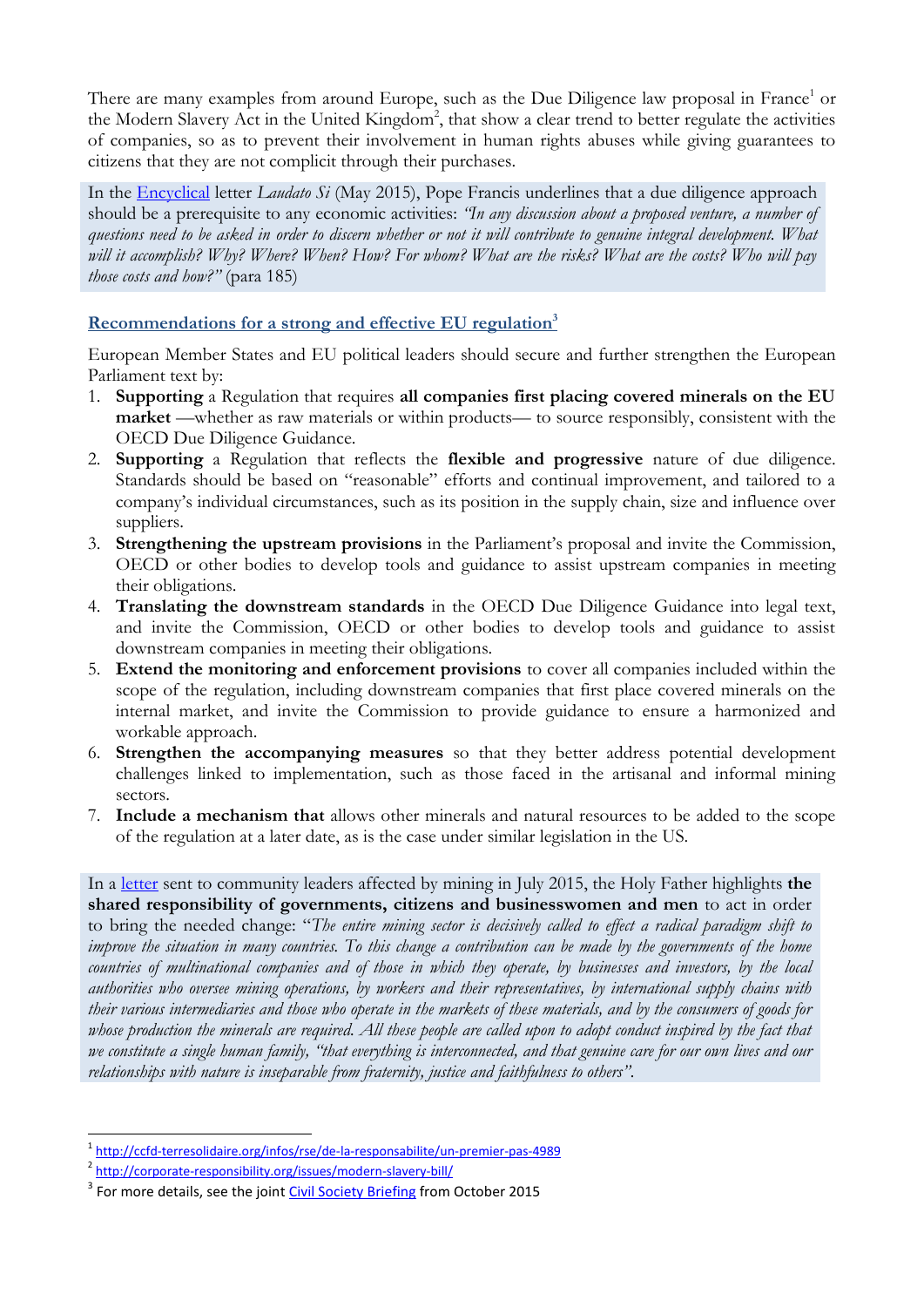# **We need supply chain due diligence to stop complicity in funding conflicts**

## **Companies are selling products containing natural resources that fuel violence and suffering. We, Catholic leaders throughout the world, call on the EU to put an end to this.**

As images and stories of horrors inflicted on vulnerable children, women and men in conflicts around the world strike us daily, citizens are expecting guarantees that they are not complicit. The indifference of a few, who look away from their part of responsibility for other peoples' pain, threatens our shared human dignity. To stop this, new rules are urgently needed to ensure that the bounty of God's creation does not serve unquestioning consumption while underwriting the destruction of life. **The Earth's resources must be managed wisely by good stewards, with assurances for people at both ends of today's global supply chains that join us as to the morality of our trading system.**

In certain Southern countries and especially those rich in resources (minerals, wood, gas, oil ...), the control, extraction, processing and trade of these resources are financing armed groups and security and military forces who commit serious violations of human rights, rather than contributing to human development. Everywhere in her power, the Church is at the side of the poor, working to protect those suffering from violence and to dialogue with those who can help end abuses.

As a major world trading power, the EU imports a significant amount of raw materials from regions affected by conflict. Through their supply chains, some European companies are complicit in abuses. This situation is intolerable. States are surely required to make every effort to ensure the conditions for peace, not only in their own territory but around We love this magnificent planet on which God has put us, and we love the human family which dwells here, with all its tragedies and struggles, its hopes and aspirations, its strengths and weaknesses. The earth is our common home and all of us are brothers and sisters. If indeed "the just ordering of society and of the state is a central responsibility of politics", the Church "cannot and must not remain on the sidelines in the fight for justice". (Pope Francis, *Evangelii Gaudium* 183)

Economy, as the very word indicates, should be the art of achieving a fitting management of our common home, which is the world as a whole. Each meaningful economic decision made in one part of the world has repercussions everywhere else; consequently, no government can act without regard for shared responsibility. (Pope Francis, *Evangelii Gaudium* 206)

the world. This is certainly the social teaching of the Catholic Church. **Governments, citizens and businesswomen and men in the European Union must therefore take it upon themselves to ensure that their companies source natural resources responsibly.**

We welcome the fact that the European Commission has proposed a draft European regulation based on "a strategy for responsible trade in minerals from conflict zones [...] intended to put an end to the use of revenues from mining to finance armed conflict" in March 2014.

We are encouraged by the progress made as a result of Members of the European Parliament championing payment transparency in the extractive industries in 2013. **It is now time to continue on this positive path, with ambitious and binding rules to promote supply chain due diligence by companies concerning natural resources sourced from high-risk or conflict-affected areas.**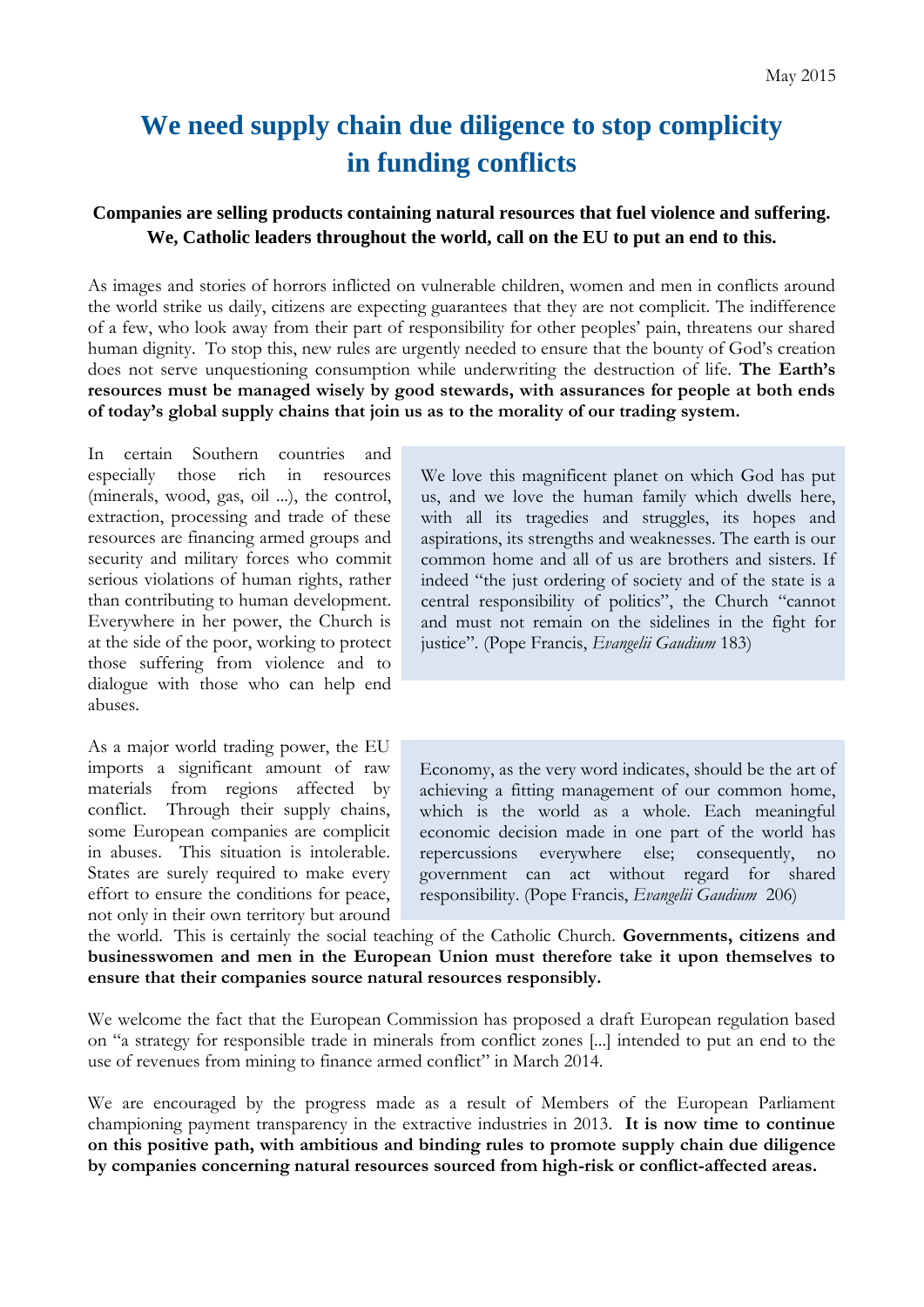Section 1502 of the U.S. Dodd Frank Act adopted in 2010 represents a milestone. Companies listed on U.S. stock markets must now undertake supply chain due diligence to check whether minerals in their products contributed to funding armed groups in the Democratic Republic of the Congo and its nine neighboring countries. The European Commission's proposed regulation extends its scope to all areas of conflict and high risk in the world. This is an important and welcome development, showing the potential to continue to improve upon approaches.

We believe this European regulation will succeed in bringing tangible change to suffering communities, if it can be further strengthened in a few critical ways:

**Consistency in the range of natural resources covered**. In Peru, Zimbabwe, Myanmar and beyond, the suffering of people from human rights abuses and violence inflicted by armed groups and security and military forces controlling copper, diamonds and other precious resources is no different from situations related to tin, tantalum, tungsten and gold.

**Shared responsibility by companies along the entire supply chain, from extractives companies to** importers, suppliers and end-users that trade products containing natural resources. Including end-user companies in the scope will allow European citizens to bring positive influence to bear in setting the conditions for morality in supply chains. Their expressions of solidarity and empathy with people in situations of desperate violence will not be betrayed.

**A mandatory due diligence system that follows best practices** of the related OECD guidance, for undertaking and publicly reporting on efforts to source responsibly. As many of us are first-hand witnesses to the powerful dynamics in regions affected by conflict, having engaged in dialogue with all involved, we can assure that nothing less will be able to change the behavior of companies and other actors.

We, bishops and leaders of the Catholic Church, lend our support to civil society in the South and North working for peace and the responsible stewardship of creation. The EU has a unique opportunity to help end violent conflicts connected to natural resources, which have represented 40% of all conflicts globally over the last 60 years. We call on European Parliamentarians and European governments to rise up to this challenge.

The dignity of each human person and the pursuit of the common good are concerns which ought to shape all economic policies. At times, however, they seem to be a mere addendum imported from without in order to fill out a political discourse lacking in perspectives or plans for true and integral development. How many words prove irksome to this system! It is irksome when the question of ethics is raised, when global solidarity is invoked, when the distribution of goods is mentioned, when reference is made to protecting labour and defending the dignity of the powerless, when allusion is made to a God who demands a commitment to justice. At other times these issues are exploited by a rhetoric which cheapens them. Casual indifference in the face of such questions empties our lives and our words of all meaning. Business is a vocation, and a noble vocation, provided that those engaged in it see themselves challenged by a greater meaning in life; this will enable them truly to serve the common good by striving to increase the goods of this world and to make them more accessible to all. (Pope Francis, *Evangelii Gaudium* 203)

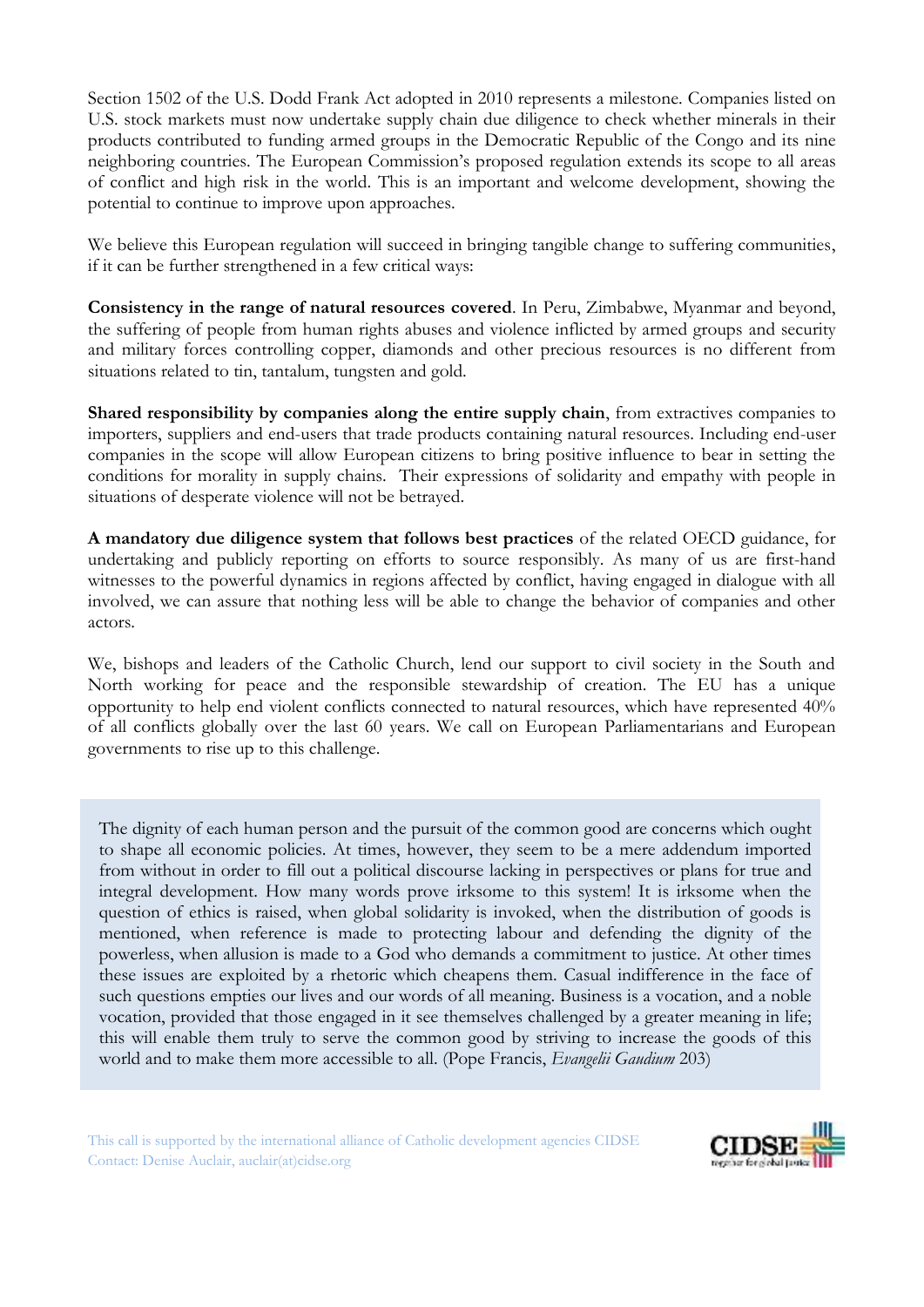#### **Signatories:**

- Franz SCHARL, Auxiliary Bishop of Vienna, Austria
- Alois SCHWARZ, Bishop of Klagenfurt, Austria
- Ludwig SCHWARZ, Bishop of Linz, Austria
- Manfred SCHEUER, Bishop of Innsbruck, Austria
- Stephan TURNOVSZKY, Auxiliary Bishop of Vienna, Austria
- Ägidius Johann ZSIFKOVICS, Bishop of Eisenstadt, Austria
- Aloysius JOUSTEN, Bishop Emeritus of Liège, Belgium
- André-Joseph LÉONARD, Archbishop of Mechelen-Brussel, Belgium
- Lucas VAN LOOY, Bishop of Gent, Belgium
- Pierre WARIN, Auxiliary Bishop of Namur, Belgium
- Luis Morgan CASEY, Bishop Emeritus of Mibiarca, Bolivia
- José Luís AZCONA HERMOSO, Bishop of Marajó Para, Brazil
- Luciano BERGAMIN, Bishop of Nova Iguaçu (Rio de Janeiro), Brazil
- Antônio BRAZ BENEVENTE, Bishop of Jacarezinho (Parana), Brazil
- Luís Flávio CAPPIO, Bishop of Barra (do Rio Grande), Brazil
- Pedro CASALDÁLIGA PLÁ, Bishop Emeritus of São Felix do Araguaia, Brazil
- Adriano CIOCCA VASINO, Bishop of São Felix do Araguaia, Brazil
- Antônio Carlos CRUZ SANTOS, Bishop of Caicó (Rio Grande do Norte), Brazil
- José Belisário DA SILVA, Archbishop of São Luís do Maranhão, Brazil
- Plínio José Luz DA SILVA, Bishop of Picos (Piaui), Brazil
- Severino Batista DE FRANÇA, Bishop of Nazaré (Pernambuco), Brazil
- Jeremias Antônio DE JESUS, Bishop of Guanhães (Minas Gerais), Brazil
- Zeno HASTENTEUFEL, Bishop of Novo Hamburgo (Rio Grande do Sul), Brazil
- Cláudio Aury Affonso HUMMES, Cardinal of Sant'Antonio da Padova in Via Merulana, Brazil
- Erwin KRÄUTLER, Bishop of Xingu, Brazil
- Gabriel MARCHESI, Bishop of Floresta (Pernambuco), Brazil
- Ailton MENEGUSSI, Bishop of Crateús (Ceara), Brazil
- José Alberto MOURA, Archbishop of Montes Claros (Minas Gerais), Brazil
- Giovane PEREIRA DE MELO, Bishop of Tocantinópolis (Tocatins), Brazil
- Wilmar SANTIN, Bishop of Itaituba (Para), Brazil
- Moacir SILVA, Archbishop of Ribeirão Preto (Sao Paulo), Brazil
- Serafino Faustino SPREAFICO, Bishop Emeritus of Grajaú (Maranho), Brazil
- José Mário STROEHER, Bishop of Rio Grande (Rio Grande do Sul), Brazil
- Alberto TAVEIRA CORRÊA, Archbishop of Belém do Pará, Brazil
- Itamar Navildo VIAN, Archbishop of Feira de Santana (Bahia), Brazil
- Guilherme Antônio WERLANG, Bishop of Ipameri (Goias), Brazil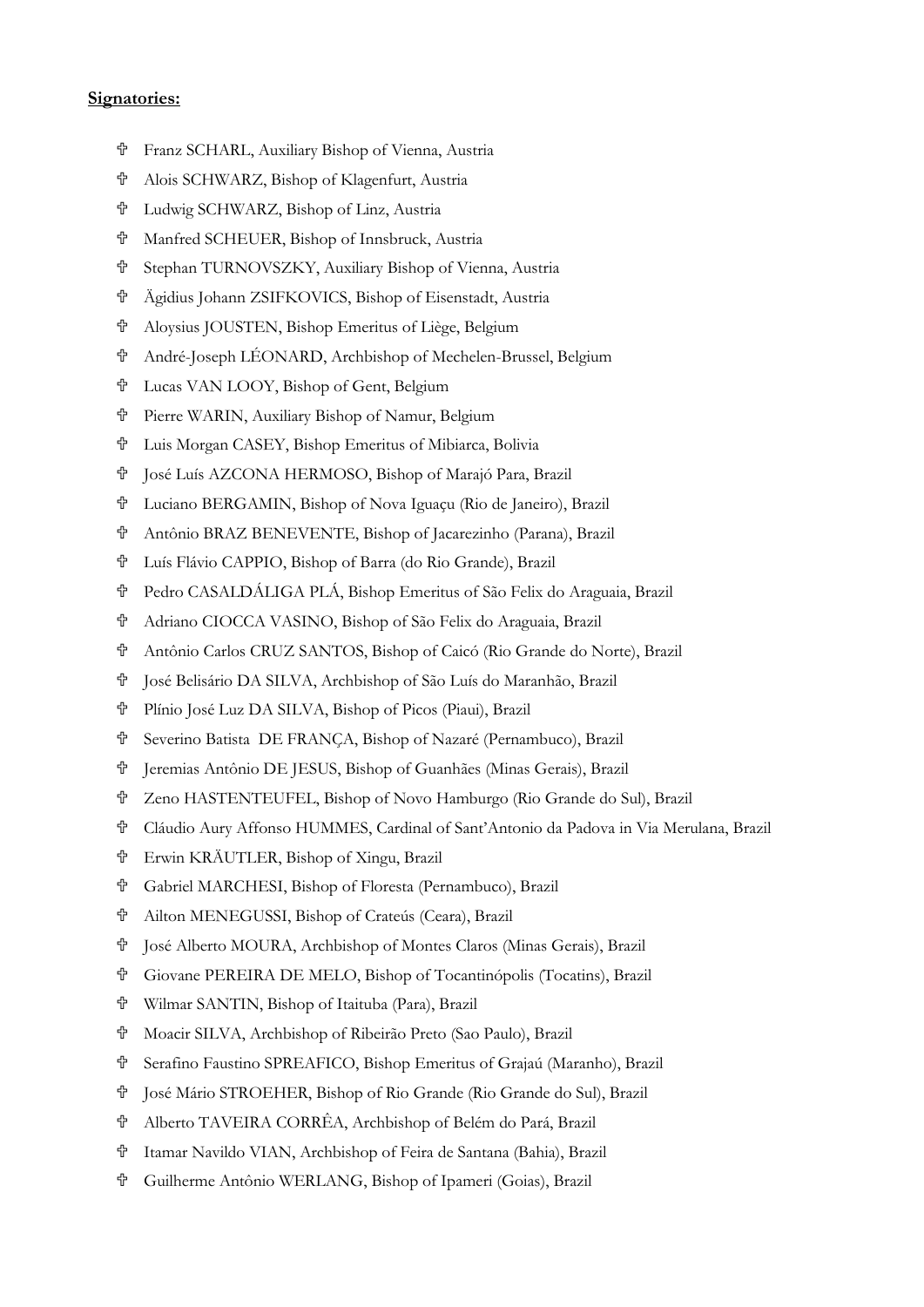- André de WITTE, Bishop of Ruy Barbosa (Bahia), Brazil
- Sébastien MONGO BEHON, Secretary General of the National Episcopal Conference, Cameroon
- Joseph ATANGA, Archbishop of Bertoua, Cameroun
- Dieudonné Espoir ATANGANA, Bishop of Nkongsamba, Cameroun
- Antoine NTALOU, Archbishop of Garoua, Cameroon
- Donald BOLEN, Bishop of Saskatoon, Canada
- Murray CHATLAIN, Archbishop of Keewatin-Le Pas, Canada
- Sylvain LAVOIE, Archbishop Emeritus of Keewatin-Le Pas, Canada
- Pierre MORISSETTE, Bishop of Saint-Jérôme, Canada
- John Stephen PAZAK, Bishop of Saints Cyril and Methodius of Toronto (Slovakian), Canada
- Raymond POISSON, Auxiliary Bishop of Saint-Jérôme, Canada
- Noël SIMARD, Bishop of Valleyfield au Québec, Canada
- Miguel Angel SEBASTIÁN MARTÍNEZ, Bishop of Laï, Chad
- Luigi INFANTI De la MORA, Bishop of Cartennae, Chile
- Gaspar Francisco QUINTANA JORQUERA, Bishop Emeritus of Copiapó, Chile
- José FIGUEROA GÓMEZ, Bishop of Granada, Colombia
- Julio Hernando GARCÍA PELÁEZ, Bishop of Istmina-Tadó, Colombia
- Gustavo GIRÓN HIGUITA, Bishop of Tumaco, Colombia
- José Roberto OSPINA LEONGÓMEZ, Bishop of Buga, Colombia
- Luis José RUEDA APARICIO, Bishop of Montelibano, Colombia
- Fridolin AMBONGO BESUNGU, Bishop of Bokungu-Ikela, Democratic Republic of the Congo
- François-Xavier MAROY RUSENGO, Archbishop of Bukavu, Democratic Republic of the Congo
- Fulgence MUTEBA MUGALU, Bishop of Kilwa-Kasenga, Democratic Republic of the Congo
- José Elías RAUDA GUTIÉRREZ, Bishop of San Vicente, El Salvador
- Elías Samuel BOLAÑOS AVELAR, Bishop of Zacatecoluca, El Salvador
- Eric AUMÔNIER, Bishop of Versailles, France
- Jacques André BLAQUART, Bishop of Orléans, France
- Yves BOIVINEAU, Bishop of Annecy, France
- Jean-Claude BOULANGER, Bishop of Bayeux-Lisieux, France
- Jean-Charles Marie DESCUBES, Archbishop of Rouen, France
- Michel Marie Jacques DUBOST, Bishop of Evry-Corbeil-Essonnes, France
- François GARNIER, Archbishop of Cambrai, France
- François KALIST, Bishop of Limoges, France
- Jean Christophe LAGLEIZE, Bishop of Metz, France
- Stanislas LALANNE, Bishop of Pontoise, France
- Laurent Jean Marie LE BOULC'H, Bishop of Coutances, France
- Armand MAILLARD, Archbishop of Bourges, France
- Philippe MOUSSET, Bishop of Périgueux et Sarlat, France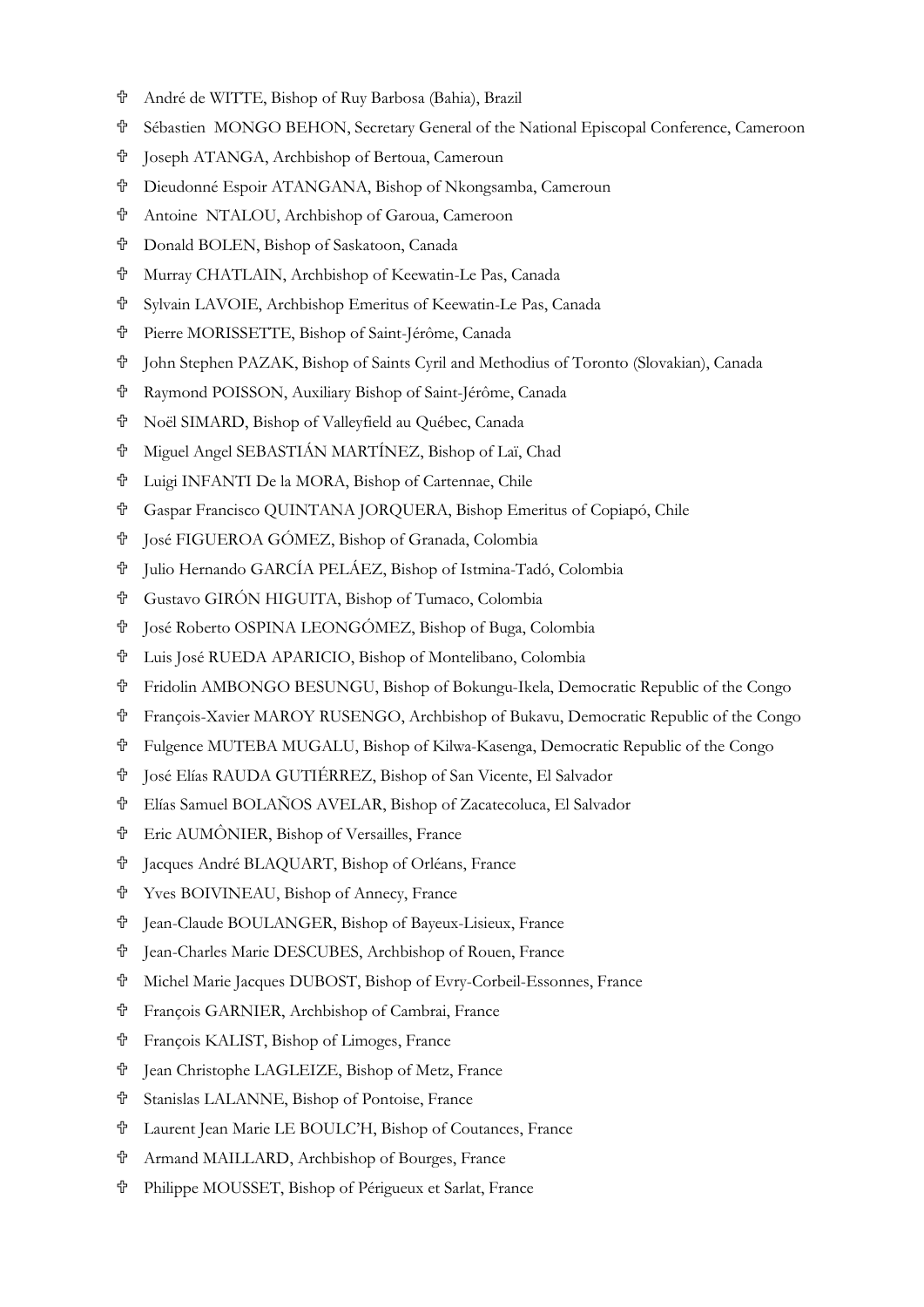- Christian NOURRICHARD, Bishop of Evreux, France
- Yves PATENÔTRE, Archbishop of Sens-Auxerre, France
- Laurent PERCEROU, Bishop of Moulins, France
- Michel SANTIER, Bishop of Créteil, France
- Claude Pierre Charles SCHOCKERT, Bishop of Belfort-Montbéliard, France
- Marc STENGER, Bishop of Troyes, France
- Robert WATTEBLED, Bishop of Nimes, France
- Johannes KREIDLER, Auxiliary Bishop of Rottenburg-Stuttgart, Germany
- Alvaro Leonel RAMAZZINI IMERI, Bishop of Huehuetenango, Guatemala
- Bernabé de Jesús SAGASTUME LEMUS, Bishop of Santa Rosa de Lima, Guatemala
- Guy CHARBONNEAU, Bishop of Choluteca, Honduras
- Ángel GARACHANA PÉREZ, Bishop of San Pedro Sula, Honduras
- Niranjan Sual SINGH, Bishop of Sambalpur, India
- William CREAN, Bishop of Cloyne, Ireland
- Luigi BRESSAN, Archbishop of Trento, Italy
- Domenico CANCIAN, Bishop of Città di Castello, Italy
- Luigi CONTI, Archbishop of Fermo, Italy
- Rosario GISANA, Bishop of Piazza Armerina, Italy
- Paul GIULIETTI, Auxiliary Bishop of Perugia-Città della Pieve, Italy
- Francesco MONTENEGRO, Cardinal of Santi Andrea e Gregorio al Monte Celio, Italy
- Calogero PERI, Bishop of Caltagirone, Italy
- Désiré TSARAHAZANA, Archbishop of Toamasina, Madagascar
- Raul VERA, Bishop of Saltillo, Mexico
- Charles Maung BO, Archbishop of Yangon, Myanmar
- Philip Lasap ZA HAWNG, Bishop of Lashio, Myanmar
- Jozef Marianus PUNT, Bishop of Haarlem-Amsterdam, Netherlands
- Michel Christian CARTATEGUY, Archbishop of Niamey, Niger
- Oliver Dashe DOEME, Bishop of Maiduguri, Nigeria
- Malachy John GOLTOK, Bishop of Bauchi, Nigeria
- Ignatius Ayau KAIGAMA, Archbishop of Jos, Nigeria
- Matthew Man-oso NDAGOSO, Archbishop of Kaduna, Nigeria
- Callistus Valentine ONAGA Bishop of Enugu, Nigeria
- Athanasius Atule USUH, Bishop of Makurdi, Nigeria
- Mario Melanio MEDINA SALINAS, Bishop of San Juan Bautista de las Misiones, Paraguay
- Pedro Ricardo BARRETO JIMENO, Archbishop of Huancayo, Peru
- Guillermo Dela Vega AFABLE, Bishop of Digos, Philippines
- Gerardo Alimane ALMINAZA, Bishop of San Carlos, Philippines
- Romulo Tolentino DE LA CRUZ, Archbishop of Zamboanga, Philippines